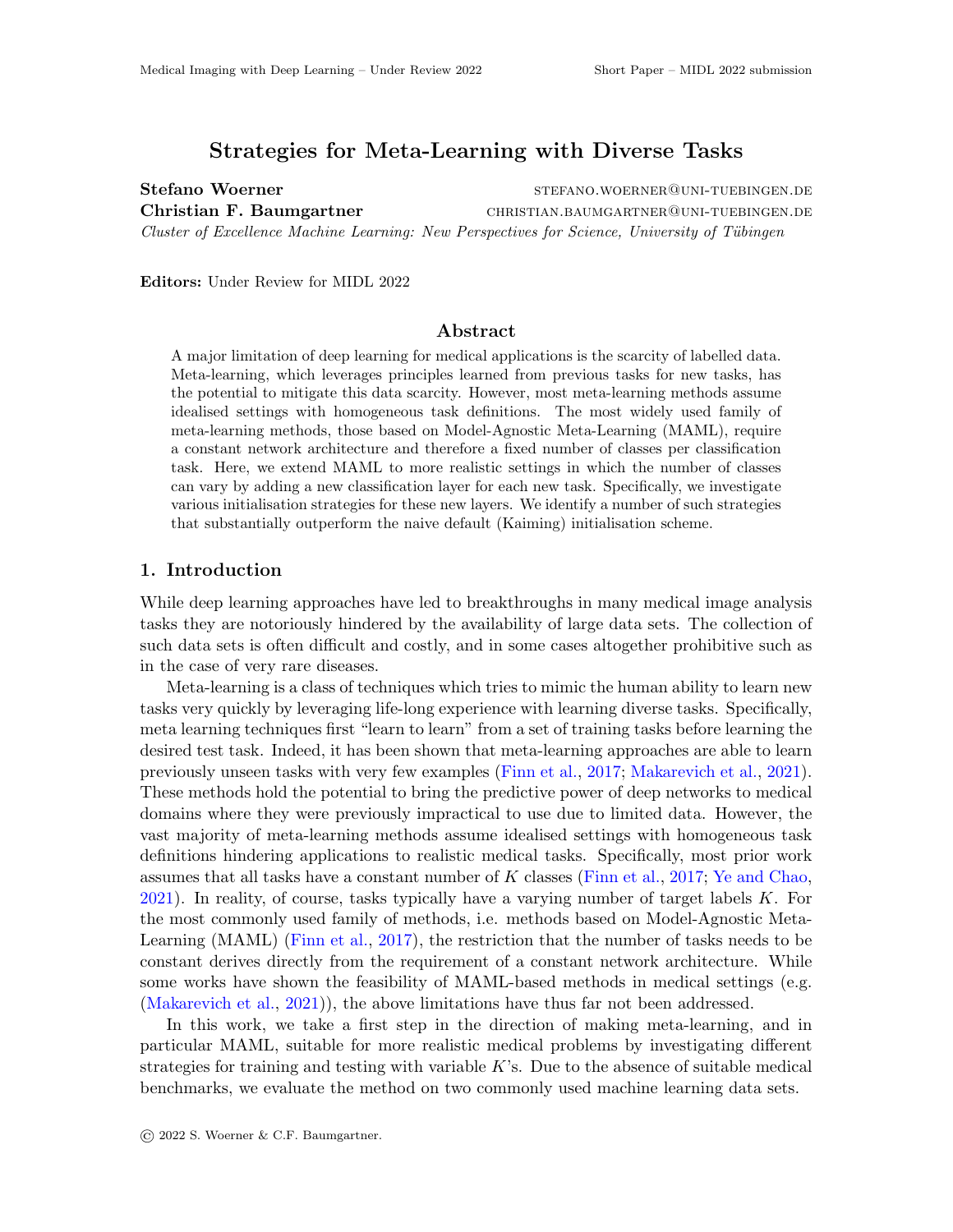## 2. Methods

The base method for our experiments is MAML [\(Finn et al.,](#page-2-0) [2017\)](#page-2-0). The training of MAML involves an inner and an outer training loop. In the outer loop, a batch of tasks is sampled from the meta data set. Those tasks are then trained for a fixed number of steps (inner loop optimisation). The loss for the outer loop optimisation is then provided by the validation score of the trained model on the sampled task obtained in the inner loop.

MAML assumes a constant network architecture for all inner and outer optimisations. In this work, we propose attaching a new classification layer for each iteration such that the number of outputs matches the number of classes for the respective task. Our main contribution lies in exploring strategies for initialising these layers, which are as follows.

Naive Initialisations: Firstly, we investigate re-initialising the weights of the classification layer with the default (i.e. Kaiming) initialisation scheme. Secondly, we investigate initialising the classification layer with zeroes.

Adaptive Initialisation: Next, we introduce a novel initialisation scheme in which we sample the new classifier's weights from the previous classifiers weight distribution. Specifically, at the end of every outer loop step, we save  $\mu_{\mathbf{W}} := \mu[(W_{k,j})_{k,j}], \sigma_{\mathbf{W}} := \sigma[(W_{k,j})_{k,j}],$ as well as  $\mu_{\bf b} := \mu[(b_k)_k], \sigma_{\bf b} := \sigma[(b_k)_k]$  and initialise with  $(W_{k,j})_{k,j} \sim \mathcal{N}(\mu_{\bf W}, \sigma_{\bf W}), (b_k)_k \sim$  $\mathcal{N}(\mu_b, \sigma_b)$  at the beginning of the next episode.

Unicorn-MAML: [Ye and Chao](#page-2-2) [\(2021\)](#page-2-2) proposed a variation of MAML which is invariant to different permutations of the class labels, which they coined Unicorn-MAML. The approach relies on learning a single weight vector  $w$  and bias b in the outer loop instead of separate weights per class. At the beginning of each episode the parameters are set to  $W_k = w$  and  $b_k = b$ . While the approach was not intended to work with variable K's it can be trivially extended to this end by repeating  $w$  the required number of times.

Proto-MAML: [Triantafillou et al.](#page-2-3) [\(2020\)](#page-2-3) introduced Proto-MAML which combines MAML with prototypical networks. Prototypical networks classify samples according to the minimum distance to prototypes (class centroids) derived from the support set. With prototypes  $(\boldsymbol{c}_k)_1^K$  $\frac{1}{1}$  the weights and biases of the classification layer can be set to  $W_k = 2c_k$ and  $b_k = -||c_k||^2$ . Again, this approach can be trivially extended for a varying number of outputs as the required centroids can be generated for any support set on the fly.

#### 3. Experiments & Results

We evaluate all approaches on the *MiniImageNet* and *TieredImageNet* data sets which are widely used in the meta learning community (see e.g. [\(Finn et al.,](#page-2-0) [2017;](#page-2-0) [Ye and Chao,](#page-2-2)  $2021$ ). For all experiments, we train with  $K = 5$  and 5 labelled examples. However, for meta test we randomly uniformly sample K from  $\{3, 4, 5, 6, 7\}$ . The training for all methods was performed as described in [\(Finn et al.,](#page-2-0) [2017\)](#page-2-0). The results are shown in Tab. [1.](#page-2-4)

One of our main observations is that the perhaps most "obvious" strategy, i.e. reinitialising the new classifier with the default initialisation method, leads to a considerably lower performance compared to the other reference methods. We furthermore conclude that all other initialisation schemes appear to perform more or less en-par with each other. Perhaps surprisingly, a simple initialisation with zeroes performs better than (MiniImageNet) or en par with (TieredImageNet) more sophisticated schemes. While Proto-MAML has a slight